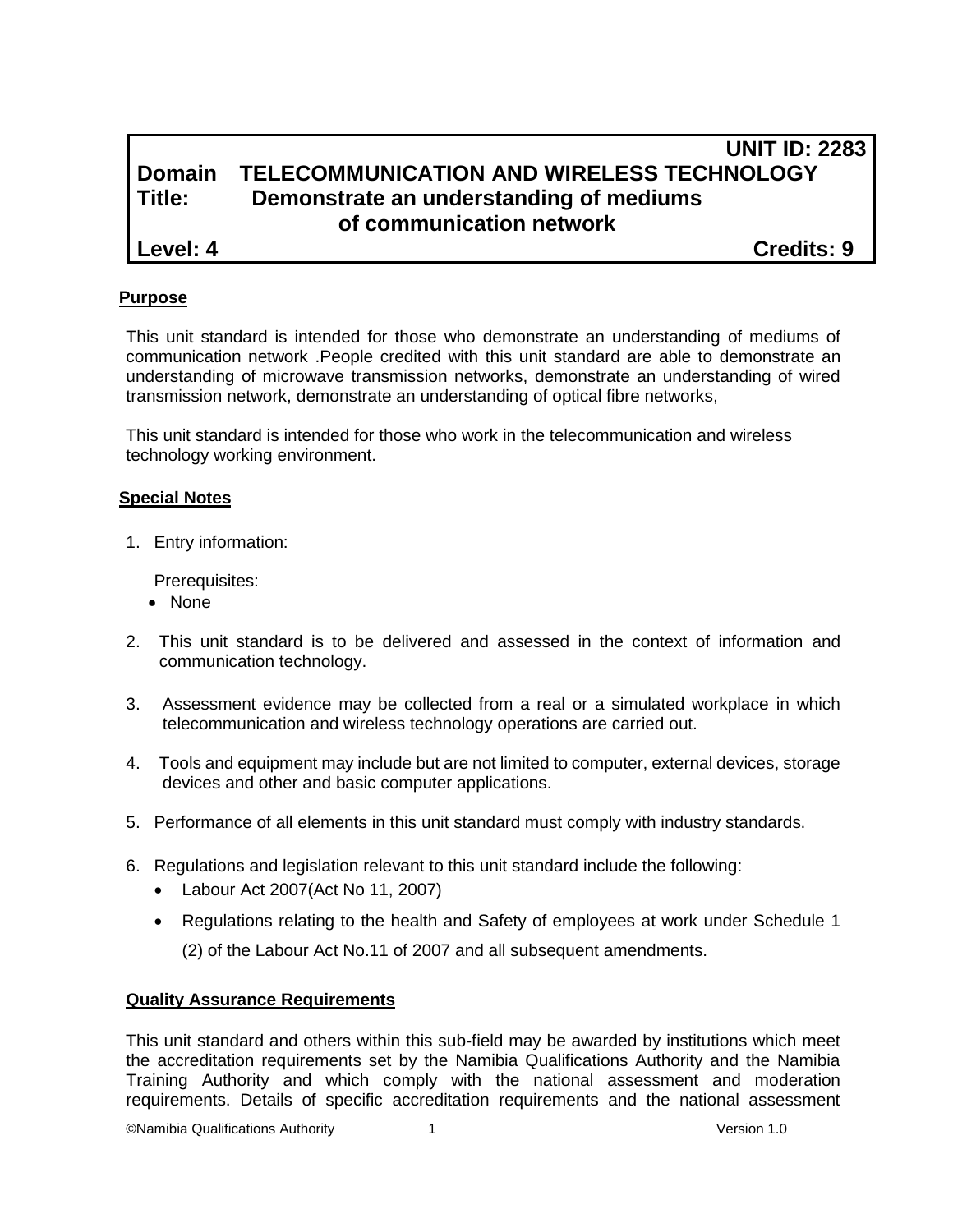arrangements are available from the Namibia Qualifications Authority on [www.namqa.org a](http://www.namqa.org/)nd the Namibia Training Authority on [www.nta.com.na](http://www.nta.com.na/)

# **Elements and Performance Criteria**

## **Element 1: Demonstrate an understanding of Microwave Transmission Networks**

## **Range**

Microwave transmission may include but not limited to antenna's gain, polarization, radiation pattern, return loss, frequency operation and waveguides.

## **Performance Criteria**

- 1.1 State and adhere to health and safety when working with radio wave.
- 1.2 Microwave antennas are explained in context of frequency, wavelength and application.
- 1.3 Microwave frequency planning is illustrated and performed.
- 1.4 Waveguides are illustrated.
- 1.5 Wave propagation is explained.
- 1.6 Path loss simulation is explained.

# **Element 2: Demonstrate an understanding of Wired Transmission Network.**

### **Range**

Wired transmission may include but not limited to Unshielded Twisted Pair cable (UTP), and coaxial cable.

Transmission in electrical network may include but not limited to series and parallel resonant circuit, passive circuit, balance and unbalance network.

### **Performance Criteria**

- 2.1 State and adhere to health and safety when working with wired transmission.
- 2.2 Characteristics of twisted pair and coaxial cable are described.
- 2.3 Balanced and unbalanced transmission lines are compared.
- 2.4 Transmission in electrical network is illustrated.